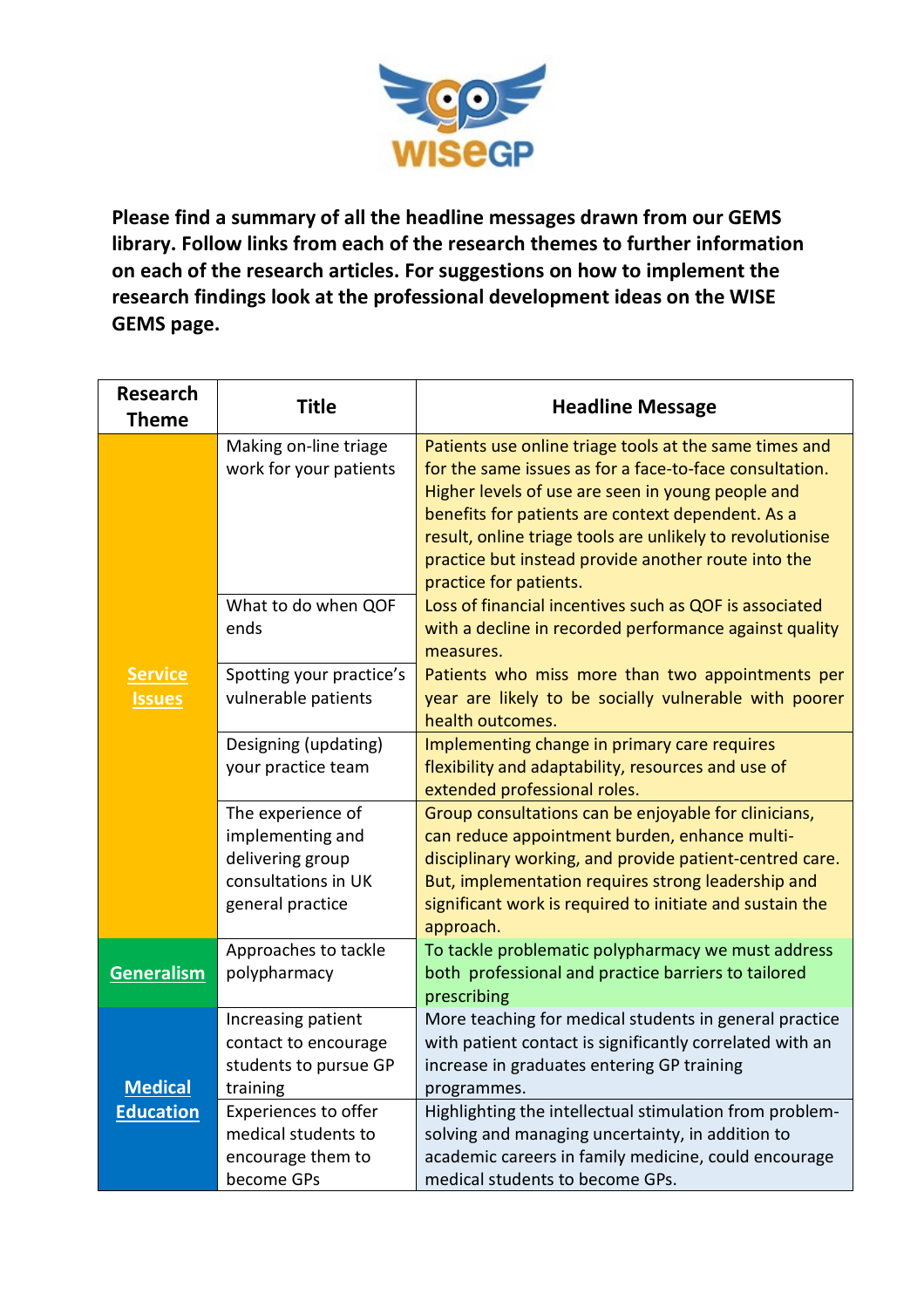|                                | Considering factors that<br>impact on medical<br>student teaching in<br>general practice | Undergraduate medical student teaching in general<br>practice is impacted by practice workload, the<br>availability of teaching space and renumeration issues.                                                                                                                                                                                                                                                                                                                                                |
|--------------------------------|------------------------------------------------------------------------------------------|---------------------------------------------------------------------------------------------------------------------------------------------------------------------------------------------------------------------------------------------------------------------------------------------------------------------------------------------------------------------------------------------------------------------------------------------------------------------------------------------------------------|
|                                | The reality of<br>undergraduate GP<br>teaching in UK medical<br>curricula                | The amount of undergraduate GP teaching is static or<br>falling, despite being recognised as vital for<br>recruitment of future GPs and teaching future doctors<br>generalist skills. This teaching is also widely<br>underfunded.                                                                                                                                                                                                                                                                            |
|                                | Candidate perceptions<br>of the UK recorded<br>consultation<br>assessment                | The Recorded consultation assessment was broadly<br>acceptable. Following feedback, consultation length<br>has been increased to 12 minutes, whilst further time/<br>support will be offered to candidates seeing a high<br>number of patients from more deprived socio-<br>economic backgrounds or with language barriers.                                                                                                                                                                                   |
| <b>Mental</b><br><b>Health</b> | Supporting parents<br>bereaved by suicide                                                | Suicide bereavement is associated with a higher risk of<br>mental health problems and suicide attempt in those<br>bereaved. Therefore, the provision of care for this<br>vulnerable group, (referred to as 'postvention') is a key<br>component of suicide prevention strategies.                                                                                                                                                                                                                             |
|                                | Discussing self-harm<br>with older adults                                                | Self-harm is a risk factor for suicide. In older adults the<br>increased risk is amongst those with mental and<br>physical comorbidities.                                                                                                                                                                                                                                                                                                                                                                     |
|                                | Reviewing prescriptions<br>of mirtazapine with an<br><b>SSRI or SNRI</b>                 | GPs should think carefully about starting patients on<br>mirtazapine if they are already on an Selective<br>Serotonin Reuptake Inhibitor (SSRI) or Serotonin-<br>Norepinephrine Reuptake Inhibitor (SNRI) and not<br>responding. The evidence simply isn't there.                                                                                                                                                                                                                                             |
|                                | Recognising the burden<br>of perinatal anxiety                                           | Perinatal anxiety is a common condition which may<br>occur without symptoms of depression. At their<br>postnatal check women should be screened for anxiety<br>using the GAD-2 and further questioning should occur<br>if that suggests that women are experiencing anxiety.<br>GPs should be aware of local health visitor and<br>community services that support perinatal women. If<br>women feel they would benefit from increased peer<br>support GPs could consider referring to social<br>prescribers. |
|                                | Young people's<br>experiences of general<br>practice care for self<br>harm               | Self-harm in young people is common and there is a<br>lack of guidelines for GPs to refer to when supporting<br>young people who self-harm. When you see young<br>people who self-harm, attempt to listen, understand,<br>and provide active follow-up which can help facilitate<br>young people accessing general practice care for self-<br>harm; and encourage a youth friendly practice<br>approach.                                                                                                      |
|                                | Improving the<br>healthcare response to<br>domestic violence and                         | Domestic violence and abuse (DVA) are common but<br>often under-recognised. Don't overlook suspected DVA<br>in consultations. Clinicians and people affected by DVA                                                                                                                                                                                                                                                                                                                                           |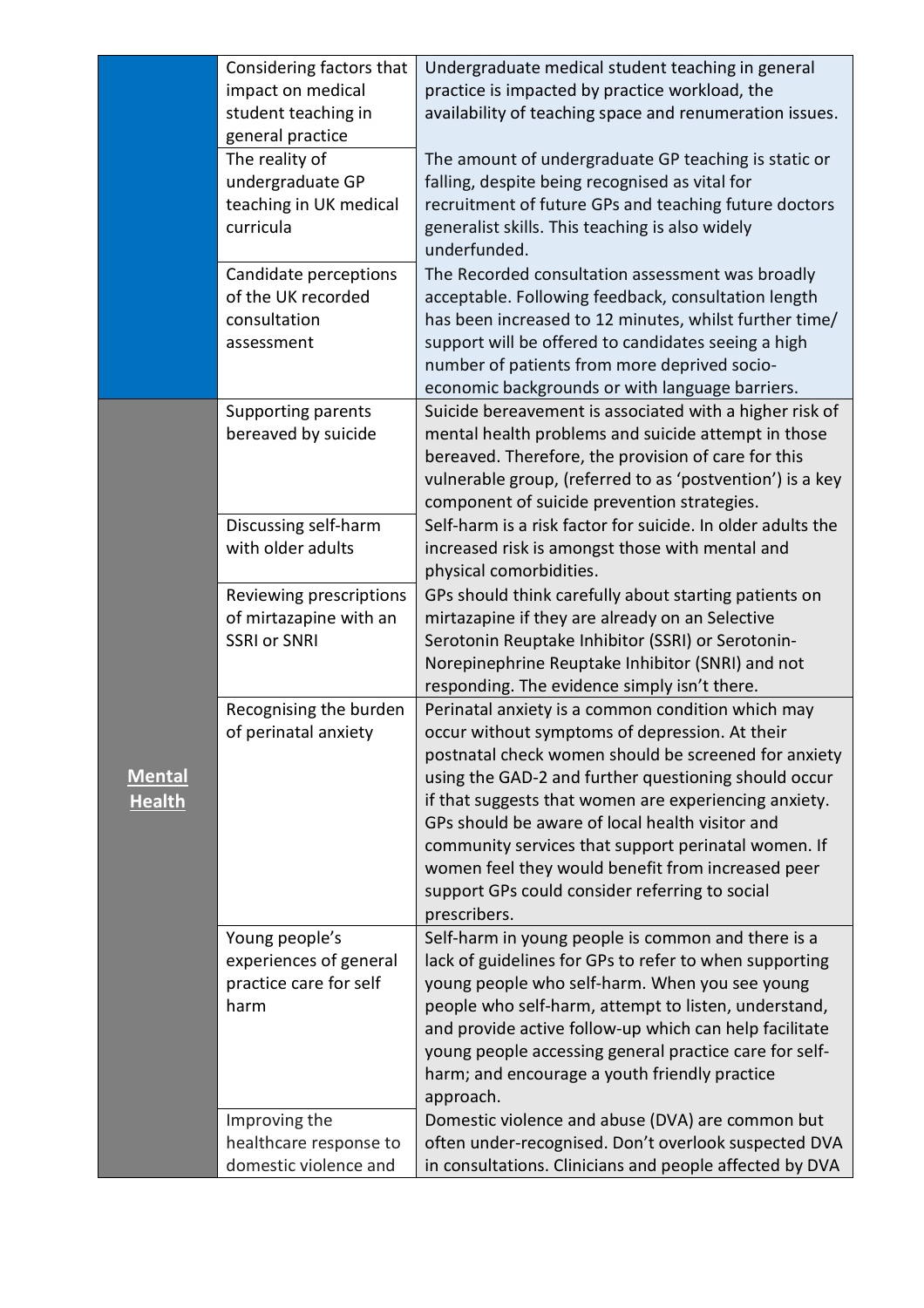|                                        | abuse in UK primary<br>care                                                                                    | need the support of others, including commissioners<br>and health system leaders to provide training and<br>access to specialist DVA care.                                                                                                                                                                                                                            |
|----------------------------------------|----------------------------------------------------------------------------------------------------------------|-----------------------------------------------------------------------------------------------------------------------------------------------------------------------------------------------------------------------------------------------------------------------------------------------------------------------------------------------------------------------|
|                                        | Relapse rates after<br>discontinuation of<br>antidepressants                                                   | When symptom-free people receiving long-term<br>antidepressants discontinued their treatment, 39% had<br>a symptom relapse by 12 months. Awareness could<br>inform shared decisions about discontinuation of<br>medication at annual reviews.                                                                                                                         |
| <b>Professional</b><br><b>Practice</b> | Preparing medical<br>students for out-of-<br>hospital emergencies                                              | Medical students report a lack of knowledge and<br>confidence to assist with out of hospital medical<br>emergencies.                                                                                                                                                                                                                                                  |
|                                        | Supervision of<br>physician associates in<br>primary care                                                      | Physician Associates (PAs) remain a relatively new role<br>in general practice and are often new workforce<br>entrants. An induction period, support during clinics<br>and post-clinic debriefs, assignment of named clinical<br>supervisors, formal supervisor meetings to review<br>progression and pastoral support can help ensure safe<br>and effective working. |
|                                        | Use of Gut Feelings<br>when Assessing Cancer<br>Risk                                                           | GPs legitimize their gut feelings by gathering objective<br>clinical evidence, careful examination of referral<br>procedures, and consultation with colleagues.<br>GPs should remain wary of making decisions not to<br>investigate a patient further based solely or<br>substantially on a gut feeling.                                                              |
| <b>Acute</b><br><b>Illness</b>         | Using CRP point of care<br>testing in COPD<br>exacerbations                                                    | CRP point of care testing significantly reduces<br>antibiotic prescribing for acute COPD exacerbations.                                                                                                                                                                                                                                                               |
|                                        | First line medications<br>for gout flares                                                                      | Use naproxen ahead of colchicine in the absence of<br>contraindications on the grounds of effectiveness,<br>safety and cost.                                                                                                                                                                                                                                          |
|                                        | Diagnostic performance<br>of CA125 for ovarian<br>and non-ovarian<br>cancers                                   | CA125 is a useful test for ovarian cancer in primary<br>care (especially in women >50), whilst an abnormal<br>CA125 in an older woman without ovarian cancer<br>could indicate another type of cancer (eg. Pancreatic,<br>lung or gastrointestinal).                                                                                                                  |
|                                        | No association between<br>breast pain and breast<br>cancer.                                                    | Women with breast pain should be reassured that they<br>are at no greater risk of breast cancer than<br>asymptomatic women.                                                                                                                                                                                                                                           |
|                                        | Delayed antibiotics<br>have similar<br>symptomatic benefit to<br>immediate antibiotics<br>in acute sore throat | Delayed antibiotics have similar symptomatic benefit<br>to immediate antibiotics in acute sore throat, whilst<br>lowering re-consultation rates and overall antibiotic<br>use. Delayed antibiotics don't increase complication<br>rates.                                                                                                                              |